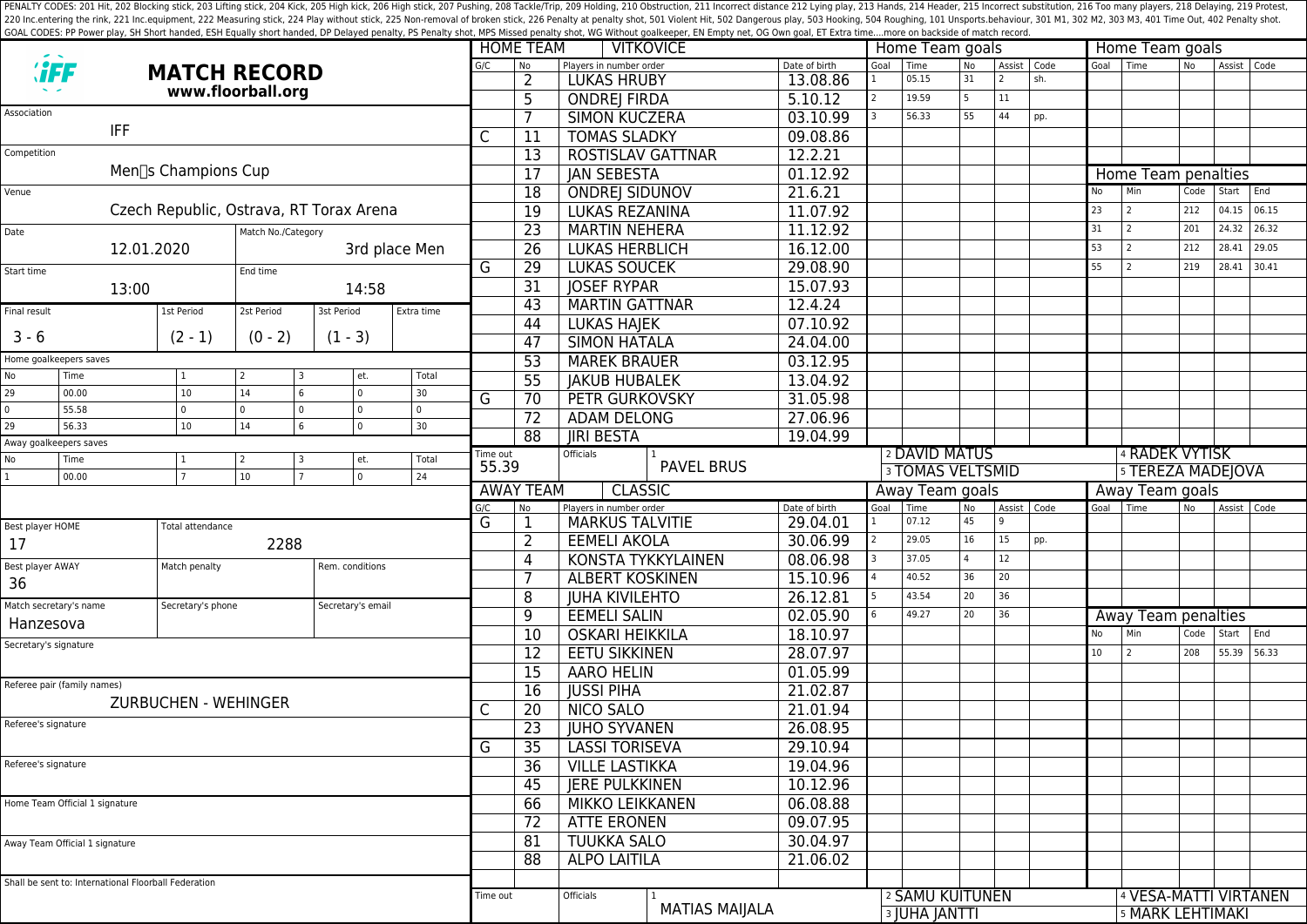|                                                      |                                                      |                                          |                    |                               |                |          | <b>HOME TEAM</b> |                         | <b>VITKOVICE</b>      |               |      | Home Team goals         |                |             |  |           | Home Team goals       |                |                |     |  |  |
|------------------------------------------------------|------------------------------------------------------|------------------------------------------|--------------------|-------------------------------|----------------|----------|------------------|-------------------------|-----------------------|---------------|------|-------------------------|----------------|-------------|--|-----------|-----------------------|----------------|----------------|-----|--|--|
|                                                      | <b><i>``FF</i></b>                                   | <b>MATCH RECORD</b><br>www.floorball.org |                    |                               |                |          | <b>No</b>        | Players in number order |                       | Date of birth |      | Goal Time               | N <sub>o</sub> | Assist Code |  | Goal Time |                       | N <sub>o</sub> | Assist Code    |     |  |  |
| Association                                          |                                                      |                                          |                    |                               |                |          |                  |                         |                       |               |      |                         |                |             |  |           |                       |                |                |     |  |  |
|                                                      | <b>IFF</b>                                           |                                          |                    |                               |                |          |                  |                         |                       |               |      |                         |                |             |  |           |                       |                |                |     |  |  |
| Competition                                          |                                                      |                                          |                    |                               |                |          |                  |                         |                       |               |      |                         |                |             |  |           |                       |                |                |     |  |  |
|                                                      |                                                      | Men[]s Champions Cup                     |                    |                               |                |          |                  |                         |                       |               |      |                         |                |             |  |           | Home Team penalties   |                |                |     |  |  |
| Venue                                                |                                                      |                                          |                    |                               |                |          |                  |                         |                       |               |      |                         |                |             |  | No        | Min                   | Code           | Start          | End |  |  |
|                                                      |                                                      | Czech Republic, Ostrava, RT Torax Arena  |                    |                               |                |          |                  |                         |                       |               |      |                         |                |             |  |           |                       |                |                |     |  |  |
| Date                                                 |                                                      |                                          | Match No./Category |                               |                |          |                  |                         |                       |               |      |                         |                |             |  |           |                       |                |                |     |  |  |
|                                                      |                                                      | 12.01.2020                               |                    |                               | 3rd place Men  |          |                  |                         |                       |               |      |                         |                |             |  |           |                       |                |                |     |  |  |
| Start time                                           |                                                      |                                          | End time           |                               |                |          |                  |                         |                       |               |      |                         |                |             |  |           |                       |                |                |     |  |  |
|                                                      | 13:00<br>14:58                                       |                                          |                    |                               |                |          |                  |                         |                       |               |      |                         |                |             |  |           |                       |                |                |     |  |  |
| Final result<br>1st Period                           |                                                      | 2st Period                               | 3st Period         | Extra time                    |                |          |                  |                         |                       |               |      |                         |                |             |  |           |                       |                |                |     |  |  |
| $3 - 6$                                              |                                                      | $(2 - 1)$                                | $(0 - 2)$          | $(1 - 3)$                     |                |          |                  |                         |                       |               |      |                         |                |             |  |           |                       |                |                |     |  |  |
|                                                      | Home goalkeepers saves                               |                                          |                    |                               |                |          |                  |                         |                       |               |      |                         |                |             |  |           |                       |                |                |     |  |  |
| No                                                   | Time                                                 | 1                                        | 2                  | et.<br>3                      | Total          |          |                  |                         |                       |               |      |                         |                |             |  |           |                       |                |                |     |  |  |
| 0                                                    | 57.21                                                | $\overline{0}$                           | $\mathbf{0}$       | $\mathbf 0$<br>$\overline{0}$ | $\overline{0}$ |          |                  |                         |                       |               |      |                         |                |             |  |           |                       |                |                |     |  |  |
| 29                                                   | 57.29                                                | 10                                       | 14                 | 6<br>0                        | 30             |          |                  |                         |                       |               |      |                         |                |             |  |           |                       |                |                |     |  |  |
|                                                      | 57.40                                                | $\Omega$                                 | $\mathbf 0$        | $\mathbf 0$<br>$\overline{0}$ | $\overline{0}$ |          |                  |                         |                       |               |      |                         |                |             |  |           |                       |                |                |     |  |  |
|                                                      | Away goalkeepers saves                               |                                          |                    |                               |                | Time out |                  | Officials               |                       |               |      | 2 DAVID MATUS           |                |             |  |           | 4 RADEK VYTISK        |                |                |     |  |  |
| No<br>Time<br>3<br>et.<br>Total<br>2<br>$\mathbf{1}$ |                                                      |                                          |                    |                               |                | 55.39    |                  |                         | <b>PAVEL BRUS</b>     |               |      | <b>3 TOMAS VELTSMID</b> |                |             |  |           | 5 TEREZA MADEJOVA     |                |                |     |  |  |
|                                                      |                                                      |                                          |                    |                               |                |          | <b>AWAY TEAM</b> |                         | <b>CLASSIC</b>        |               |      | Away Team goals         |                |             |  |           | Away Team goals       |                |                |     |  |  |
|                                                      |                                                      |                                          |                    |                               |                | G/C      | No               | Players in number order |                       | Date of birth | Goal | Time                    | No             | Assist Code |  | Goal Time |                       | No             | Assist Code    |     |  |  |
|                                                      | Best player HOME                                     | Total attendance                         |                    |                               |                |          |                  |                         |                       |               |      |                         |                |             |  |           |                       |                |                |     |  |  |
| 17                                                   |                                                      |                                          | 2288               |                               |                |          |                  |                         |                       |               |      |                         |                |             |  |           |                       |                |                |     |  |  |
|                                                      | Best player AWAY                                     | Match penalty                            |                    | Rem. conditions               |                |          |                  |                         |                       |               |      |                         |                |             |  |           |                       |                |                |     |  |  |
| 36                                                   |                                                      |                                          |                    |                               |                |          |                  |                         |                       |               |      |                         |                |             |  |           |                       |                |                |     |  |  |
|                                                      | Match secretary's name                               | Secretary's phone                        |                    | Secretary's email             |                |          |                  |                         |                       |               |      |                         |                |             |  |           | Away Team penalties   |                |                |     |  |  |
|                                                      | Hanzesova                                            |                                          |                    |                               |                |          |                  |                         |                       |               |      |                         |                |             |  | No        | Min                   |                | Code Start End |     |  |  |
|                                                      | Secretary's signature                                |                                          |                    |                               |                |          |                  |                         |                       |               |      |                         |                |             |  |           |                       |                |                |     |  |  |
|                                                      | Referee pair (family names)                          |                                          |                    |                               |                |          |                  |                         |                       |               |      |                         |                |             |  |           |                       |                |                |     |  |  |
|                                                      |                                                      | ZURBUCHEN - WEHINGER                     |                    |                               |                |          |                  |                         |                       |               |      |                         |                |             |  |           |                       |                |                |     |  |  |
|                                                      | Referee's signature                                  |                                          |                    |                               |                |          |                  |                         |                       |               |      |                         |                |             |  |           |                       |                |                |     |  |  |
|                                                      |                                                      |                                          |                    |                               |                |          |                  |                         |                       |               |      |                         |                |             |  |           |                       |                |                |     |  |  |
|                                                      | Referee's signature                                  |                                          |                    |                               |                |          |                  |                         |                       |               |      |                         |                |             |  |           |                       |                |                |     |  |  |
|                                                      |                                                      |                                          |                    |                               |                |          |                  |                         |                       |               |      |                         |                |             |  |           |                       |                |                |     |  |  |
| Home Team Official 1 signature                       |                                                      |                                          |                    |                               |                |          |                  |                         |                       |               |      |                         |                |             |  |           |                       |                |                |     |  |  |
|                                                      |                                                      |                                          |                    |                               |                |          |                  |                         |                       |               |      |                         |                |             |  |           |                       |                |                |     |  |  |
|                                                      | Away Team Official 1 signature                       |                                          |                    |                               |                |          |                  |                         |                       |               |      |                         |                |             |  |           |                       |                |                |     |  |  |
|                                                      |                                                      |                                          |                    |                               |                |          |                  |                         |                       |               |      |                         |                |             |  |           |                       |                |                |     |  |  |
|                                                      | Shall be sent to: International Floorball Federation |                                          |                    |                               |                |          |                  |                         |                       |               |      |                         |                |             |  |           |                       |                |                |     |  |  |
|                                                      |                                                      |                                          |                    |                               |                | Time out |                  | Officials               | <b>MATIAS MAIJALA</b> |               |      | 2 SAMU KUITUNEN         |                |             |  |           | 4 VESA-MATTI VIRTANEN |                |                |     |  |  |
|                                                      |                                                      |                                          |                    |                               |                |          |                  |                         |                       |               |      | <b>3 JUHA JANTTI</b>    |                |             |  |           | 5 MARK LEHTIMAKI      |                |                |     |  |  |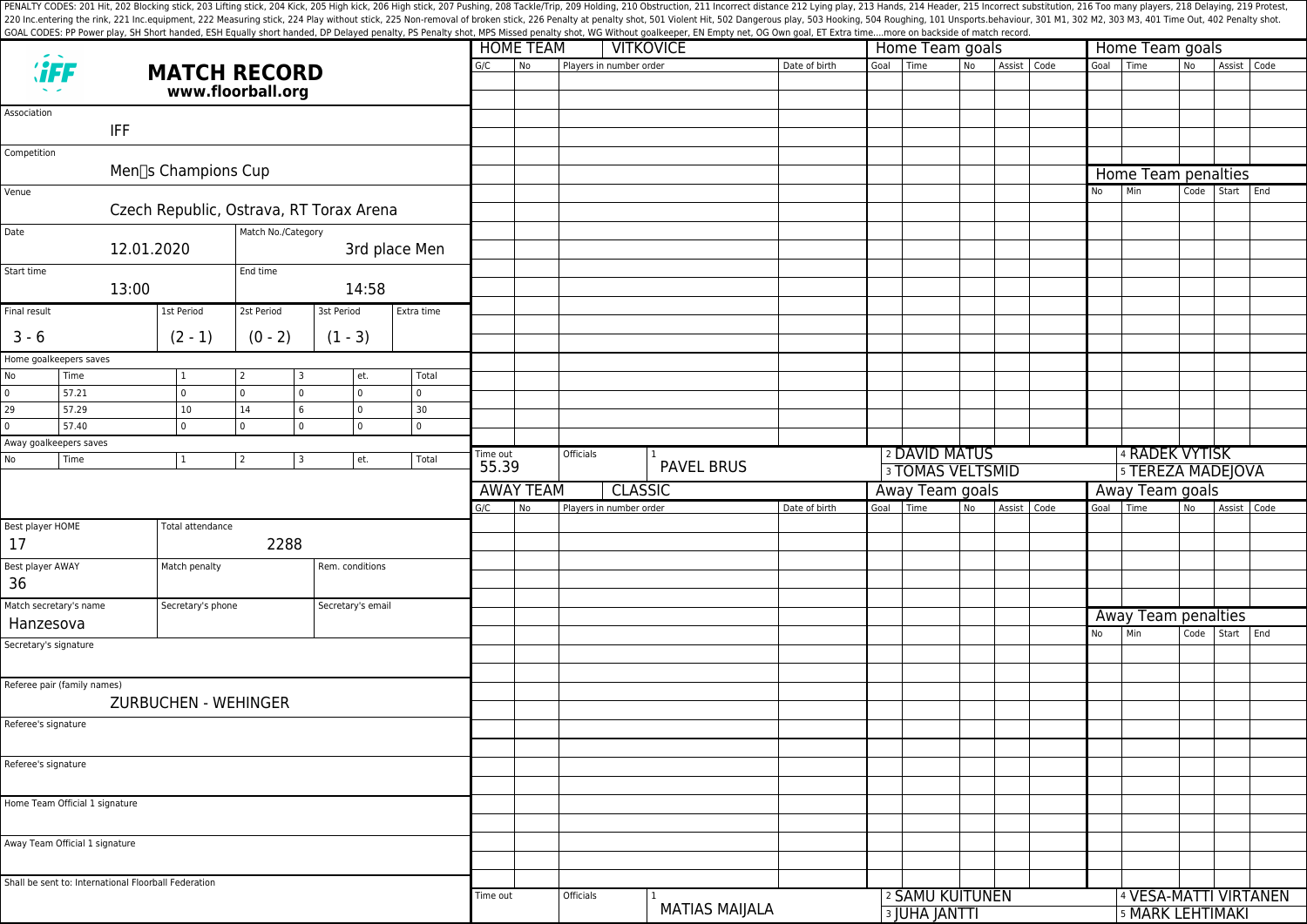|                                |                                                      |                                          |                    |                             |                |          | <b>HOME TEAM</b> |                         | <b>VITKOVICE</b>      |               |                 | Home Team goals         |                |             |  |                       | Home Team goals     |                |                |     |  |  |
|--------------------------------|------------------------------------------------------|------------------------------------------|--------------------|-----------------------------|----------------|----------|------------------|-------------------------|-----------------------|---------------|-----------------|-------------------------|----------------|-------------|--|-----------------------|---------------------|----------------|----------------|-----|--|--|
|                                | <b><i>``FF</i></b>                                   | <b>MATCH RECORD</b><br>www.floorball.org |                    |                             |                |          | <b>No</b>        | Players in number order |                       | Date of birth |                 | Goal Time               | N <sub>o</sub> | Assist Code |  |                       | Goal Time           | N <sub>o</sub> | Assist Code    |     |  |  |
| Association                    |                                                      |                                          |                    |                             |                |          |                  |                         |                       |               |                 |                         |                |             |  |                       |                     |                |                |     |  |  |
|                                | <b>IFF</b>                                           |                                          |                    |                             |                |          |                  |                         |                       |               |                 |                         |                |             |  |                       |                     |                |                |     |  |  |
| Competition                    |                                                      |                                          |                    |                             |                |          |                  |                         |                       |               |                 |                         |                |             |  |                       |                     |                |                |     |  |  |
|                                |                                                      | Men[]s Champions Cup                     |                    |                             |                |          |                  |                         |                       |               |                 |                         |                |             |  |                       | Home Team penalties |                |                |     |  |  |
| Venue                          |                                                      |                                          |                    |                             |                |          |                  |                         |                       |               |                 |                         |                |             |  | No                    | Min                 | Code           | Start          | End |  |  |
|                                |                                                      | Czech Republic, Ostrava, RT Torax Arena  |                    |                             |                |          |                  |                         |                       |               |                 |                         |                |             |  |                       |                     |                |                |     |  |  |
| Date                           |                                                      |                                          | Match No./Category |                             |                |          |                  |                         |                       |               |                 |                         |                |             |  |                       |                     |                |                |     |  |  |
|                                |                                                      | 12.01.2020                               |                    |                             | 3rd place Men  |          |                  |                         |                       |               |                 |                         |                |             |  |                       |                     |                |                |     |  |  |
| Start time                     |                                                      |                                          | End time           |                             |                |          |                  |                         |                       |               |                 |                         |                |             |  |                       |                     |                |                |     |  |  |
|                                | 13:00<br>14:58                                       |                                          |                    |                             |                |          |                  |                         |                       |               |                 |                         |                |             |  |                       |                     |                |                |     |  |  |
| Final result<br>1st Period     |                                                      |                                          | 2st Period         | 3st Period                  | Extra time     |          |                  |                         |                       |               |                 |                         |                |             |  |                       |                     |                |                |     |  |  |
| $3 - 6$                        |                                                      | $(2 - 1)$                                | $(0 - 2)$          | $(1 - 3)$                   |                |          |                  |                         |                       |               |                 |                         |                |             |  |                       |                     |                |                |     |  |  |
|                                | Home goalkeepers saves                               |                                          |                    |                             |                |          |                  |                         |                       |               |                 |                         |                |             |  |                       |                     |                |                |     |  |  |
| No                             | Time                                                 | 1                                        | 2                  | et.<br>3                    | Total          |          |                  |                         |                       |               |                 |                         |                |             |  |                       |                     |                |                |     |  |  |
| 29                             | 57.45                                                | 10                                       | 14                 | 6<br>$\overline{0}$         | 30             |          |                  |                         |                       |               |                 |                         |                |             |  |                       |                     |                |                |     |  |  |
| 0                              | 57.48                                                | 0                                        | $\mathbf 0$        | $\mathsf{O}$<br>$\mathbf 0$ | $\overline{0}$ |          |                  |                         |                       |               |                 |                         |                |             |  |                       |                     |                |                |     |  |  |
| 29                             | 58.07                                                | 10                                       | 14                 | 6<br>$\overline{0}$         | 30             |          |                  |                         |                       |               |                 |                         |                |             |  |                       |                     |                |                |     |  |  |
| No                             | Away goalkeepers saves<br>Time                       | $\mathbf{1}$                             | <u>  2</u>         | 3<br>et.                    | Total          | Time out |                  | Officials               |                       |               |                 | 2 DAVID MATUS           |                |             |  |                       | 4 RADEK VYTISK      |                |                |     |  |  |
|                                |                                                      |                                          |                    |                             |                | 55.39    |                  |                         | <b>PAVEL BRUS</b>     |               |                 | <b>3 TOMAS VELTSMID</b> |                |             |  |                       | 5 TEREZA MADEJOVA   |                |                |     |  |  |
|                                |                                                      |                                          |                    |                             |                |          | <b>AWAY TEAM</b> |                         | <b>CLASSIC</b>        |               |                 | Away Team goals         |                |             |  |                       | Away Team goals     |                |                |     |  |  |
|                                |                                                      |                                          |                    |                             |                | G/C      | No               | Players in number order |                       | Date of birth | Goal            | Time                    | No             | Assist Code |  |                       | Goal Time           | No             | Assist Code    |     |  |  |
|                                | Best player HOME                                     | Total attendance                         |                    |                             |                |          |                  |                         |                       |               |                 |                         |                |             |  |                       |                     |                |                |     |  |  |
| 17                             |                                                      |                                          | 2288               |                             |                |          |                  |                         |                       |               |                 |                         |                |             |  |                       |                     |                |                |     |  |  |
|                                | Best player AWAY                                     | Match penalty                            |                    | Rem. conditions             |                |          |                  |                         |                       |               |                 |                         |                |             |  |                       |                     |                |                |     |  |  |
| 36                             |                                                      |                                          |                    |                             |                |          |                  |                         |                       |               |                 |                         |                |             |  |                       |                     |                |                |     |  |  |
|                                | Match secretary's name<br>Hanzesova                  | Secretary's phone                        |                    | Secretary's email           |                |          |                  |                         |                       |               |                 |                         |                |             |  |                       | Away Team penalties |                |                |     |  |  |
|                                |                                                      |                                          |                    |                             |                |          |                  |                         |                       |               |                 |                         |                |             |  | No                    | Min                 |                | Code Start End |     |  |  |
|                                | Secretary's signature                                |                                          |                    |                             |                |          |                  |                         |                       |               |                 |                         |                |             |  |                       |                     |                |                |     |  |  |
|                                | Referee pair (family names)                          | ZURBUCHEN - WEHINGER                     |                    |                             |                |          |                  |                         |                       |               |                 |                         |                |             |  |                       |                     |                |                |     |  |  |
|                                | Referee's signature                                  |                                          |                    |                             |                |          |                  |                         |                       |               |                 |                         |                |             |  |                       |                     |                |                |     |  |  |
|                                |                                                      |                                          |                    |                             |                |          |                  |                         |                       |               |                 |                         |                |             |  |                       |                     |                |                |     |  |  |
|                                | Referee's signature                                  |                                          |                    |                             |                |          |                  |                         |                       |               |                 |                         |                |             |  |                       |                     |                |                |     |  |  |
|                                |                                                      |                                          |                    |                             |                |          |                  |                         |                       |               |                 |                         |                |             |  |                       |                     |                |                |     |  |  |
| Home Team Official 1 signature |                                                      |                                          |                    |                             |                |          |                  |                         |                       |               |                 |                         |                |             |  |                       |                     |                |                |     |  |  |
|                                |                                                      |                                          |                    |                             |                |          |                  |                         |                       |               |                 |                         |                |             |  |                       |                     |                |                |     |  |  |
|                                | Away Team Official 1 signature                       |                                          |                    |                             |                |          |                  |                         |                       |               |                 |                         |                |             |  |                       |                     |                |                |     |  |  |
|                                |                                                      |                                          |                    |                             |                |          |                  |                         |                       |               |                 |                         |                |             |  |                       |                     |                |                |     |  |  |
|                                | Shall be sent to: International Floorball Federation |                                          |                    |                             |                |          |                  |                         |                       |               |                 |                         |                |             |  |                       |                     |                |                |     |  |  |
|                                |                                                      |                                          |                    |                             | Time out       |          | Officials        |                         |                       |               | 2 SAMU KUITUNEN |                         |                |             |  | 4 VESA-MATTI VIRTANEN |                     |                |                |     |  |  |
|                                |                                                      |                                          |                    |                             |                |          |                  |                         | <b>MATIAS MAIJALA</b> |               |                 | <b>3 JUHA JANTTI</b>    |                |             |  |                       | 5 MARK LEHTIMAKI    |                |                |     |  |  |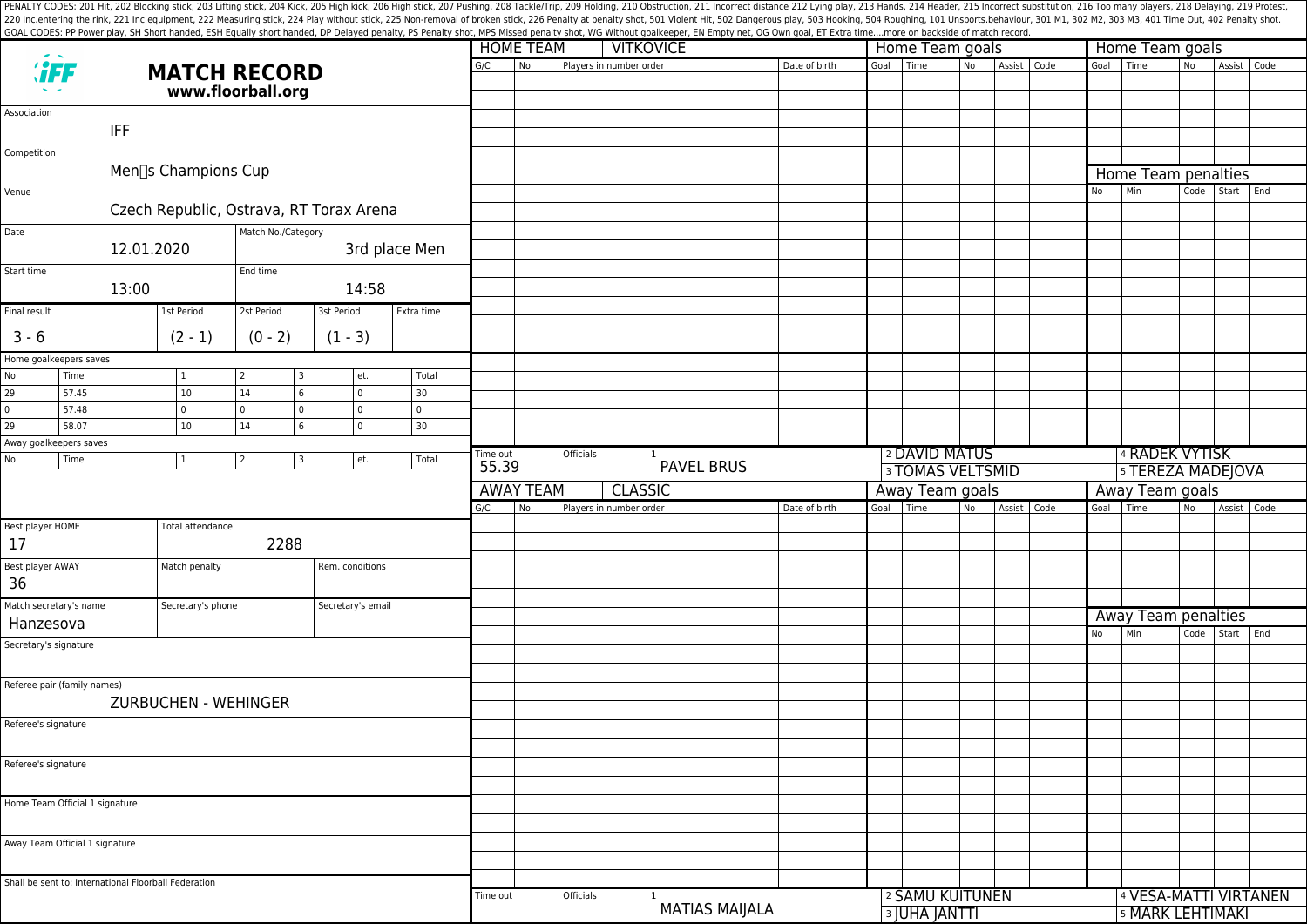|                                |                                                      |                                          |                    |                               |                |          | <b>HOME TEAM</b> |                         | <b>VITKOVICE</b>      |               |                 | Home Team goals         |                |             |  |                       | Home Team goals     |                |                |     |  |  |
|--------------------------------|------------------------------------------------------|------------------------------------------|--------------------|-------------------------------|----------------|----------|------------------|-------------------------|-----------------------|---------------|-----------------|-------------------------|----------------|-------------|--|-----------------------|---------------------|----------------|----------------|-----|--|--|
|                                | <b><i>``FF</i></b>                                   | <b>MATCH RECORD</b><br>www.floorball.org |                    |                               |                |          | <b>No</b>        | Players in number order |                       | Date of birth |                 | Goal Time               | N <sub>o</sub> | Assist Code |  |                       | Goal Time           | N <sub>o</sub> | Assist Code    |     |  |  |
| Association                    |                                                      |                                          |                    |                               |                |          |                  |                         |                       |               |                 |                         |                |             |  |                       |                     |                |                |     |  |  |
|                                | <b>IFF</b>                                           |                                          |                    |                               |                |          |                  |                         |                       |               |                 |                         |                |             |  |                       |                     |                |                |     |  |  |
| Competition                    |                                                      |                                          |                    |                               |                |          |                  |                         |                       |               |                 |                         |                |             |  |                       |                     |                |                |     |  |  |
|                                |                                                      | Men[]s Champions Cup                     |                    |                               |                |          |                  |                         |                       |               |                 |                         |                |             |  |                       | Home Team penalties |                |                |     |  |  |
| Venue                          |                                                      |                                          |                    |                               |                |          |                  |                         |                       |               |                 |                         |                |             |  | No                    | Min                 | Code           | Start          | End |  |  |
|                                |                                                      | Czech Republic, Ostrava, RT Torax Arena  |                    |                               |                |          |                  |                         |                       |               |                 |                         |                |             |  |                       |                     |                |                |     |  |  |
| Date                           |                                                      |                                          | Match No./Category |                               |                |          |                  |                         |                       |               |                 |                         |                |             |  |                       |                     |                |                |     |  |  |
|                                |                                                      | 12.01.2020                               |                    |                               | 3rd place Men  |          |                  |                         |                       |               |                 |                         |                |             |  |                       |                     |                |                |     |  |  |
| Start time                     |                                                      |                                          | End time           |                               |                |          |                  |                         |                       |               |                 |                         |                |             |  |                       |                     |                |                |     |  |  |
|                                | 13:00<br>14:58                                       |                                          |                    |                               |                |          |                  |                         |                       |               |                 |                         |                |             |  |                       |                     |                |                |     |  |  |
| Final result<br>1st Period     |                                                      |                                          | 2st Period         | 3st Period                    | Extra time     |          |                  |                         |                       |               |                 |                         |                |             |  |                       |                     |                |                |     |  |  |
| $3 - 6$                        |                                                      | $(2 - 1)$                                | $(0 - 2)$          | $(1 - 3)$                     |                |          |                  |                         |                       |               |                 |                         |                |             |  |                       |                     |                |                |     |  |  |
|                                | Home goalkeepers saves                               |                                          |                    |                               |                |          |                  |                         |                       |               |                 |                         |                |             |  |                       |                     |                |                |     |  |  |
| No                             | Time                                                 | 1                                        | 2                  | et.<br>3                      | Total          |          |                  |                         |                       |               |                 |                         |                |             |  |                       |                     |                |                |     |  |  |
| 0                              | 58.10                                                | $\overline{0}$                           | $\mathbf{0}$       | $\mathbf 0$<br>$\overline{0}$ | $\overline{0}$ |          |                  |                         |                       |               |                 |                         |                |             |  |                       |                     |                |                |     |  |  |
| 29                             | 58.44                                                | 10                                       | 14                 | 6<br>0                        | 30             |          |                  |                         |                       |               |                 |                         |                |             |  |                       |                     |                |                |     |  |  |
|                                | 58.48                                                | $\Omega$                                 | $\mathbf 0$        | $\mathbf 0$<br>$\overline{0}$ | $\overline{0}$ |          |                  |                         |                       |               |                 |                         |                |             |  |                       |                     |                |                |     |  |  |
| No                             | Away goalkeepers saves<br>Time                       | $\mathbf{1}$                             | 2                  | 3<br>et.                      | Total          | Time out |                  | Officials               |                       |               |                 | 2 DAVID MATUS           |                |             |  |                       | 4 RADEK VYTISK      |                |                |     |  |  |
|                                |                                                      |                                          |                    |                               |                | 55.39    |                  |                         | <b>PAVEL BRUS</b>     |               |                 | <b>3 TOMAS VELTSMID</b> |                |             |  |                       | 5 TEREZA MADEJOVA   |                |                |     |  |  |
|                                |                                                      |                                          |                    |                               |                |          | <b>AWAY TEAM</b> |                         | <b>CLASSIC</b>        |               |                 | Away Team goals         |                |             |  |                       | Away Team goals     |                |                |     |  |  |
|                                |                                                      |                                          |                    |                               |                | G/C      | No               | Players in number order |                       | Date of birth | Goal            | Time                    | No             | Assist Code |  |                       | Goal Time           | No             | Assist Code    |     |  |  |
|                                | Best player HOME                                     | Total attendance                         |                    |                               |                |          |                  |                         |                       |               |                 |                         |                |             |  |                       |                     |                |                |     |  |  |
| 17                             |                                                      |                                          | 2288               |                               |                |          |                  |                         |                       |               |                 |                         |                |             |  |                       |                     |                |                |     |  |  |
|                                | Best player AWAY                                     | Match penalty                            |                    | Rem. conditions               |                |          |                  |                         |                       |               |                 |                         |                |             |  |                       |                     |                |                |     |  |  |
| 36                             |                                                      |                                          |                    |                               |                |          |                  |                         |                       |               |                 |                         |                |             |  |                       |                     |                |                |     |  |  |
|                                | Match secretary's name<br>Hanzesova                  | Secretary's phone                        |                    | Secretary's email             |                |          |                  |                         |                       |               |                 |                         |                |             |  |                       | Away Team penalties |                |                |     |  |  |
|                                |                                                      |                                          |                    |                               |                |          |                  |                         |                       |               |                 |                         |                |             |  | No                    | Min                 |                | Code Start End |     |  |  |
|                                | Secretary's signature                                |                                          |                    |                               |                |          |                  |                         |                       |               |                 |                         |                |             |  |                       |                     |                |                |     |  |  |
|                                | Referee pair (family names)                          | ZURBUCHEN - WEHINGER                     |                    |                               |                |          |                  |                         |                       |               |                 |                         |                |             |  |                       |                     |                |                |     |  |  |
|                                | Referee's signature                                  |                                          |                    |                               |                |          |                  |                         |                       |               |                 |                         |                |             |  |                       |                     |                |                |     |  |  |
|                                |                                                      |                                          |                    |                               |                |          |                  |                         |                       |               |                 |                         |                |             |  |                       |                     |                |                |     |  |  |
|                                | Referee's signature                                  |                                          |                    |                               |                |          |                  |                         |                       |               |                 |                         |                |             |  |                       |                     |                |                |     |  |  |
|                                |                                                      |                                          |                    |                               |                |          |                  |                         |                       |               |                 |                         |                |             |  |                       |                     |                |                |     |  |  |
| Home Team Official 1 signature |                                                      |                                          |                    |                               |                |          |                  |                         |                       |               |                 |                         |                |             |  |                       |                     |                |                |     |  |  |
|                                |                                                      |                                          |                    |                               |                |          |                  |                         |                       |               |                 |                         |                |             |  |                       |                     |                |                |     |  |  |
|                                | Away Team Official 1 signature                       |                                          |                    |                               |                |          |                  |                         |                       |               |                 |                         |                |             |  |                       |                     |                |                |     |  |  |
|                                |                                                      |                                          |                    |                               |                |          |                  |                         |                       |               |                 |                         |                |             |  |                       |                     |                |                |     |  |  |
|                                | Shall be sent to: International Floorball Federation |                                          |                    |                               |                |          |                  |                         |                       |               |                 |                         |                |             |  |                       |                     |                |                |     |  |  |
|                                |                                                      |                                          |                    |                               | Time out       |          | Officials        |                         |                       |               | 2 SAMU KUITUNEN |                         |                |             |  | 4 VESA-MATTI VIRTANEN |                     |                |                |     |  |  |
|                                |                                                      |                                          |                    |                               |                |          |                  |                         | <b>MATIAS MAIJALA</b> |               |                 | <b>3 JUHA JANTTI</b>    |                |             |  |                       | 5 MARK LEHTIMAKI    |                |                |     |  |  |